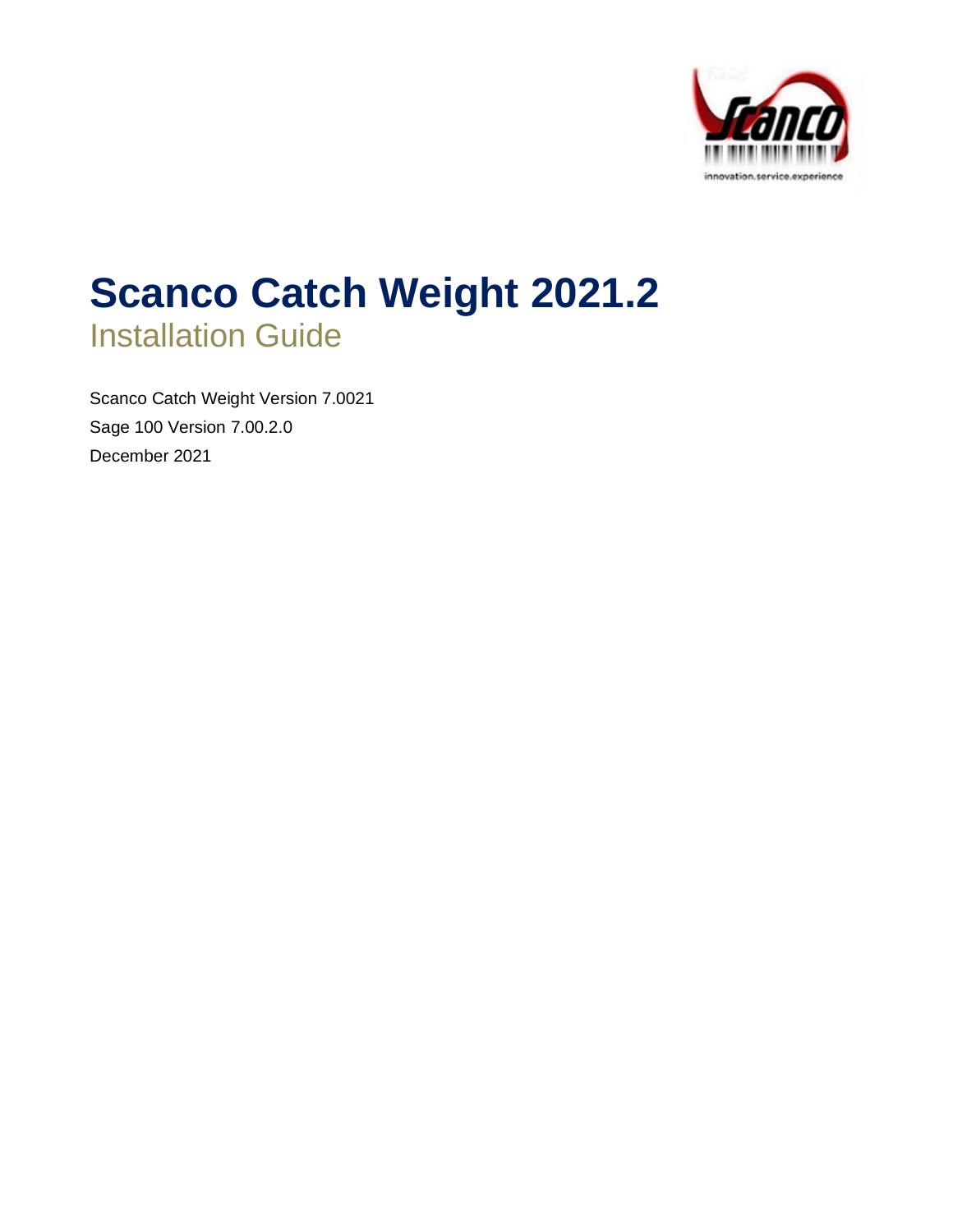*© Copyright 2021 All rights reserved. Scanco Catch Weight is a trademark of Scanco Software, LLC. Sage, the Sage logos, and the Sage product and service names mentioned herein are registered trademarks or trademarks of Sage Software, Inc., or its affiliated entities. All other trademarks are the property of their respective owners. The contents herein are summary in nature and subject to change without notification from Scanco Software, LLC. Scanco Software, LLC, accepts no responsibility for inadvertent errors or omissions.* Scanco Software, LLC 1000 N Tamiami Trail Suite 201 Nokomis, FL 34275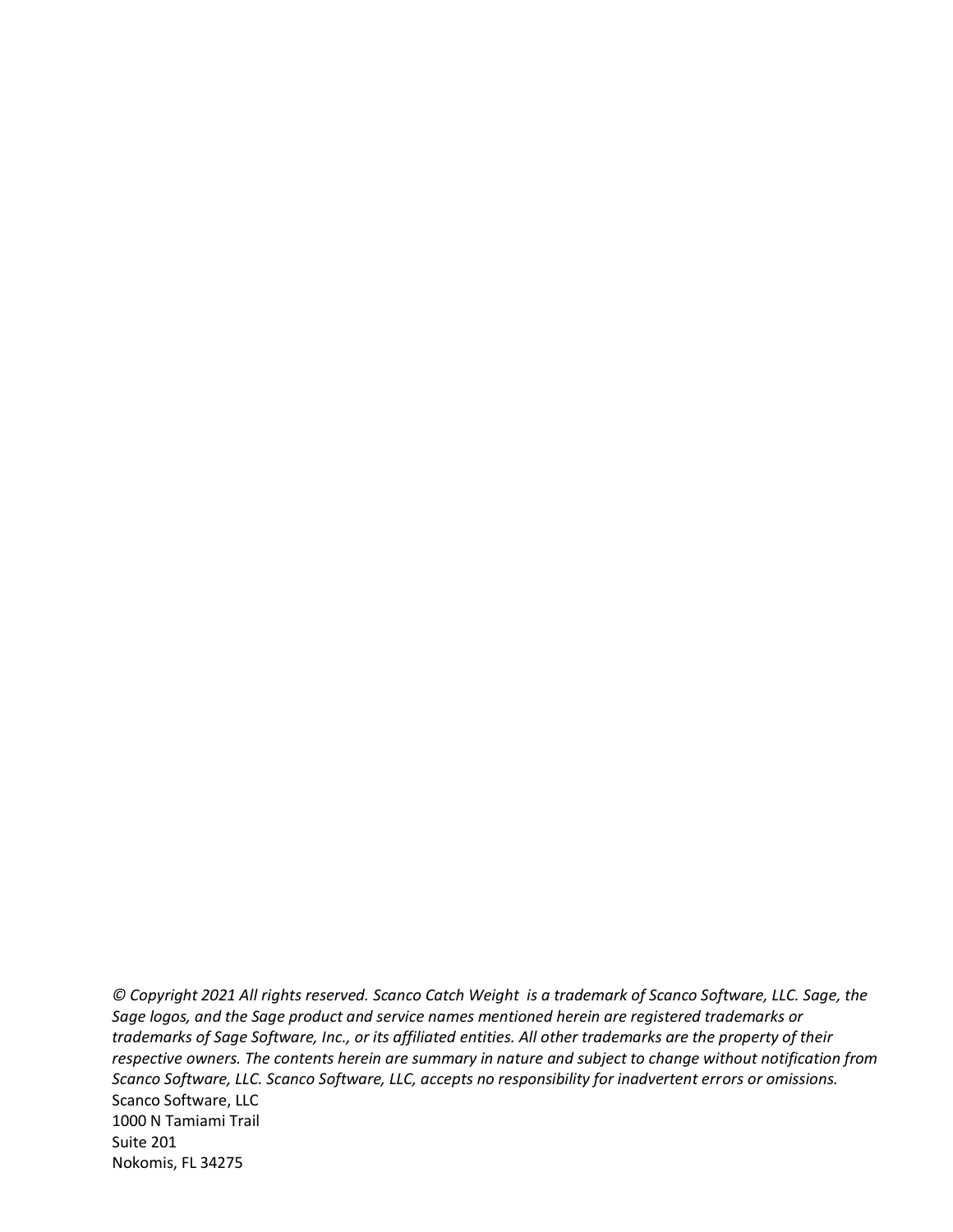# **Contents**

#### **[Introduction to Scanco Catch Weight](#page-3-0) 4**

[About this Guide](#page-3-1) 4

[Important Information](#page-3-2) 4

[Parallel Test Environment](#page-3-3) 4 [Third Party Products](#page-3-4) 4 [Installation Order with Scanco Multi-Bin](#page-3-5) 4 [Developer Code Change](#page-3-6) 4 [Sage Production Management and Sage Operations Management](#page-4-0) 5 [Required Sage 100 Modules](#page-4-1) 5 [Need Assistance?](#page-4-2) 5

#### **[Scanco Catch Weight Pre-Installation Checklist](#page-4-3) 5**

#### **[Scanco Catch Weight Installation Checklists](#page-5-0) 6**

[New Installation of Sage 100 with Scanco Catch Weight](#page-5-1) 6

[New Installation of Sage 100 with Scanco Multi-Bin and Catch Weight](#page-5-2) 6

[Upgrading Sage 100 with a New Installation of Scanco Catch Weight](#page-6-0) 7

[Upgrading Sage 100 and Scanco Catch Weight](#page-7-0) 8

Upgrading Sage [100, Scanco Multi-Bin, and Scanco Catch Weight](#page-7-1) 8

[Upgrading Sage 100 and Scanco Multi-Bin with a New Install of Scanco Catch Weight](#page-8-0) 9

[Upgrading Sage 100 and Scanco Catch Weight with a New Install of Scanco Multi-Bin](#page-9-0) 10

#### **[Installing Scanco Catch Weight](#page-10-0) 11**

[How to Install Scanco Catch Weight](#page-10-1) 11

#### **[Registering Scanco Catch Weight](#page-14-0) 15**

[How to Obtain Scanco Catch Weight Registration](#page-14-1) 15

[How to Register Scanco Catch Weight](#page-15-0) 16

#### **[Scanco Catch Weight Hot Fixes](#page-16-0) 17**

[How to Install Scanco Catch Weight Hot Fixes](#page-16-1) 17

[Scanco Catch Weight Developer Code Change](#page-16-2) 17

[Update Custom Panels to Current Level](#page-16-3) 17

[To merge custom panels:](#page-16-4) 17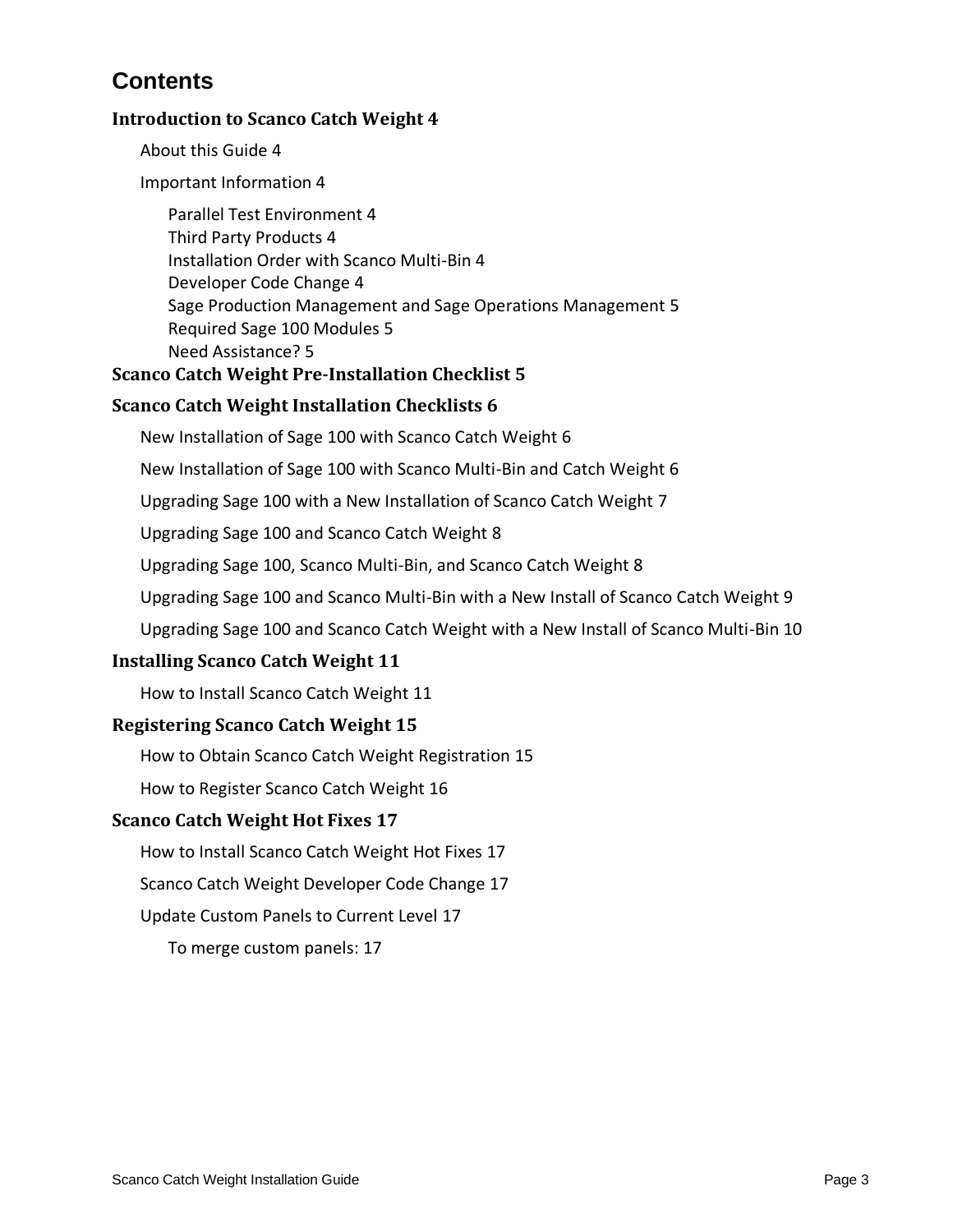# <span id="page-3-0"></span>**Introduction to Scanco Catch Weight**

Scanco Catch Weight provides the opportunity to sell items by weight. The number of cases sold per item may be specified from Sales Order Entry. The weight for each case sold is documented when invoicing a customer's order. Scanco Catch Weight may be used with and without Scanco Multi-Bin installed in Sage 100. Refer to the Scanco Catch Weight User Guide for more information on Scanco Catch Weight functionality.

# <span id="page-3-1"></span>**About this Guide**

This guide provides the information necessary for installing Scanco Catch Weight.

# <span id="page-3-2"></span>**Important Information**

Read this guide completely before installing Scanco Catch Weight version 7.0021. The Scanco Catch Weight 7.0021 installation includes Scanco Catch Weight and Sage 100 Standard, Advanced or Premium modified programs. Before installing Scanco Catch Weight 7.0021, install and register Sage 100 Standard, Sage 100 Advanced or Sage 100 Premium 2021 with Product Update 2. When Scanco Multi-Bin is to be used with Scanco Catch Weight, install Scanco Multi-Bin before installing Scanco Catch Weight.

Refer to the Sage 100 Installation and System Administrator's Guide for information on installing Sage 100 Standard, Sage 100 Advanced or Sage 100 Premium and Sage 100 2021 Product Update 2.

Please refer to the Scanco Multi-Bin Installation guide for information on installing Scanco Multi-Bin. Scanco Multi-Bin must be installed before installing Scanco Catch Weight to utilized Scanco Catch Weight features.

#### <span id="page-3-3"></span>**Parallel Test Environment**

Install Scanco Catch Weight 7.0021 into a parallel test Sage 100 environment. Performing a test upgrade or a test new install allows you to resolve issues that may occur during the live upgrade or live new install, reducing downtime and allows you to get a rough estimate of how long the upgrade process will take. Refer to the [Sage](https://support.na.sage.com/selfservice/viewdocument.do?noCount=true&externalId=101266&sliceId=1&noCount=true&isLoadPublishedVer=&docType=kc&docTypeID=DT_Article&stateId=4535&cmd=displayKC&dialogID=184412&ViewedDocsListHelper=com.kanisa.apps.common.BaseViewedDocsListHelperImpl&openedFromSearchResults=true)  [Knowledgebase article ID 101266](https://support.na.sage.com/selfservice/viewdocument.do?noCount=true&externalId=101266&sliceId=1&noCount=true&isLoadPublishedVer=&docType=kc&docTypeID=DT_Article&stateId=4535&cmd=displayKC&dialogID=184412&ViewedDocsListHelper=com.kanisa.apps.common.BaseViewedDocsListHelperImpl&openedFromSearchResults=true) for more information. As not noted in the Sage Knowledgebase article before step 20, third party products must be re-installed after a migration.

#### <span id="page-3-4"></span>**Third Party Products**

Scanco Catch Weight 7.0021 may not be compatible with non-Scanco third party products. If third-party products that integrate with your Sage product are used, check with the vendor of the third-party product to ensure that the third-party product is fully compatible with this release. If other Sage products are integrated, check with your business partner or Sage to ensure that these components are compatible.

#### <span id="page-3-5"></span>**Installation Order with Scanco Multi-Bin**

The order of installation for Scanco Catch Weight when Scanco Multi-Bin and Scanco Catch Weight are installed is as follows.

- 1. Sage 100
- 2. Scanco Multi-Bin
- 3. Scanco Catch Weight

**Warning:** When Scanco Catch Weight exists in Sage 100 and Scanco Multi-Bin is added to Sage 100, Scanco Catch Weight must be reinstalled after installing Scanco Multi-Bin. Refer to th[e Upgrading Sage 100](#page-9-0) [and Scanco Catch Weight with a New Install of Scanco Multi-Bin](#page-9-0) section on page [10.](#page-9-0)

#### <span id="page-3-6"></span>**Developer Code Change**

Starting with Scanco Catch Weight 7.0021, the developer code has been changed from 404 (ACS Group) to 140 (Scanco). When upgrading from 2018 or lower, a thorough review of all data is strongly advised before processing in Scanco Catch Weight 7.0021.

A purge process to remove field using the 404 developer code is currently not availbale in Scanco Catch Weight version 7.0021. A purge process will be available in a future release. Leaving the 404 Scanco Catch Weight fields in Sage 100 tables will not cause problems with Scanco Catch Weight functionality or data. Data values will update to the correct 140 Scanco Catch Weight fields.

**Warning**: Any custom Crystal Reports referencing 404 Scanco Catch Weight data files and/or fields must be manually updated by a Sage Partner or internal Crystal Reports specialist. A conversion utility to automate this process is not available in Scanco Catch Weight 7.0021.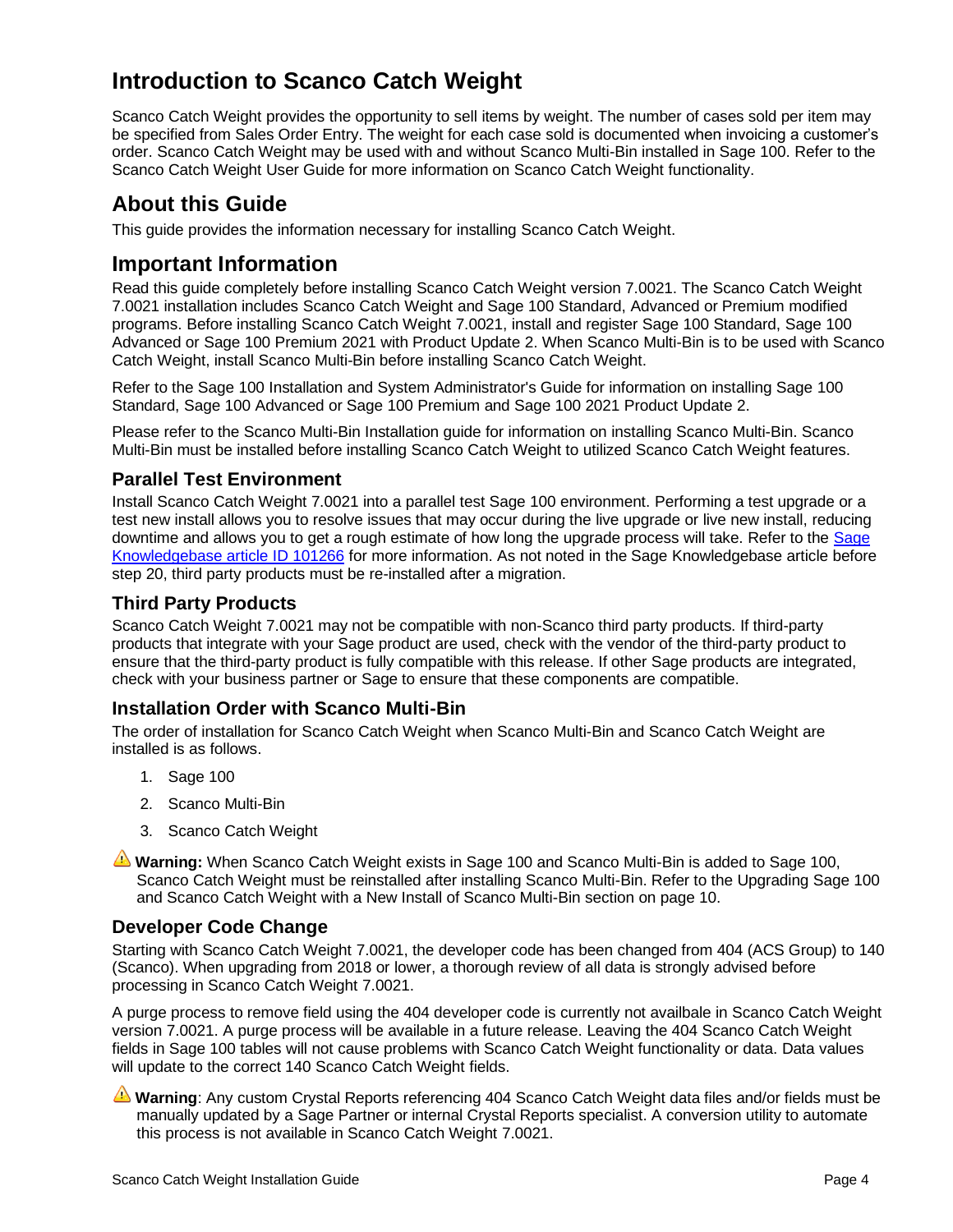#### <span id="page-4-0"></span>**Sage Production Management and Sage Operations Management**

Scanco Catch Weight does not integrate with Sage Production Management or Sage Operations Management. Scanco Multi-Bin does integrate with Scanco Catch Weight.

#### <span id="page-4-1"></span>**Required Sage 100 Modules**

The following Sage 100 modules are required to be installed and activated to use Scanco Catch Weight.

- Library Master
- Common Information
- General Ledger
- Inventory Management
- Accounts Receivable
- Sales Order

#### <span id="page-4-2"></span>**Need Assistance?**

Please contact Scanco Support at [support@scanco.com](mailto:support@scanco.com) for assistance with Scanco Catch Weight.

# <span id="page-4-3"></span>**Scanco Catch Weight Pre-Installation Checklist**

Complete the following pre-installation checklist prior to installing Scanco Catch Weight 7.0021 to ensure a successful installation.

- Do *not* install Scanco Catch Weight 7.0021 when custom modifications exist on Sage modified modules or Scanco products. Custom modifications must be retrofitted to the current Sage 100 version. Please contact your Sage partner or Scanco for information on how to obtain a quote for custom modifications to be retrofitted to Sage 100 2021 with Scanco Catch Weight 7.0021.
- Do *not* install Scanco Catch Weight 7.0021 when extended solutions or third-party products are installed on the Sage 100 system. Please contact your Sage partner or the Scanco Support department at [support@scanco.com](mailto:support@scanco.com) for information on evaluating extended solutions or third-party software.
- Confirm that the Sage 100 installed version is 7.00.2.0 for the Sage 100 Standard, Sage 100 Advanced or Sage 100 Premium system. Access Help menu > About Sage to review the currently installed Sage 100 version. To review additional information on the currently installed Sage 100 system in the Sage 100 System Information window, select File menu > Run. Type \*info in the Program field. Select the OK button.
- □ Backup the entire Sage 100 Standard, Sage 100 Advanced or Sage 100 Premium system, including programs and data files, after all data entry files are updated, and before installing Scanco Catch Weight 7.0021.
- □ Download the Scanco Catch Weight 7.0021 installation file and specify registration information from the Scanco Downloads page [https://scanco.com/scanco-downloads.](https://scanco.com/scanco-downloads/)

**Warning:** A new registration file must be requested and activated

- 1. For a new installation of Scanco Catch Weight,
- 2. When a module or add on was recently purchased or previously not activated,
- 3. When the user count changes,
- 4. When migrating from a lower version, for example 2018.3 version 6.00.3.0 to 2021.2 version 7.00.2.0, or
- 5. When the subscription plan has expired or was modified.

A new registration file is not required for service releases or product updates when a registration file was previously activated. For example, a new registration file is not required when upgrading from 2021.0 version 7.00.0.0.0 to 2021.2 version 7.00.2.0.0 and the purchased products, user count, and subscription plan have not changed.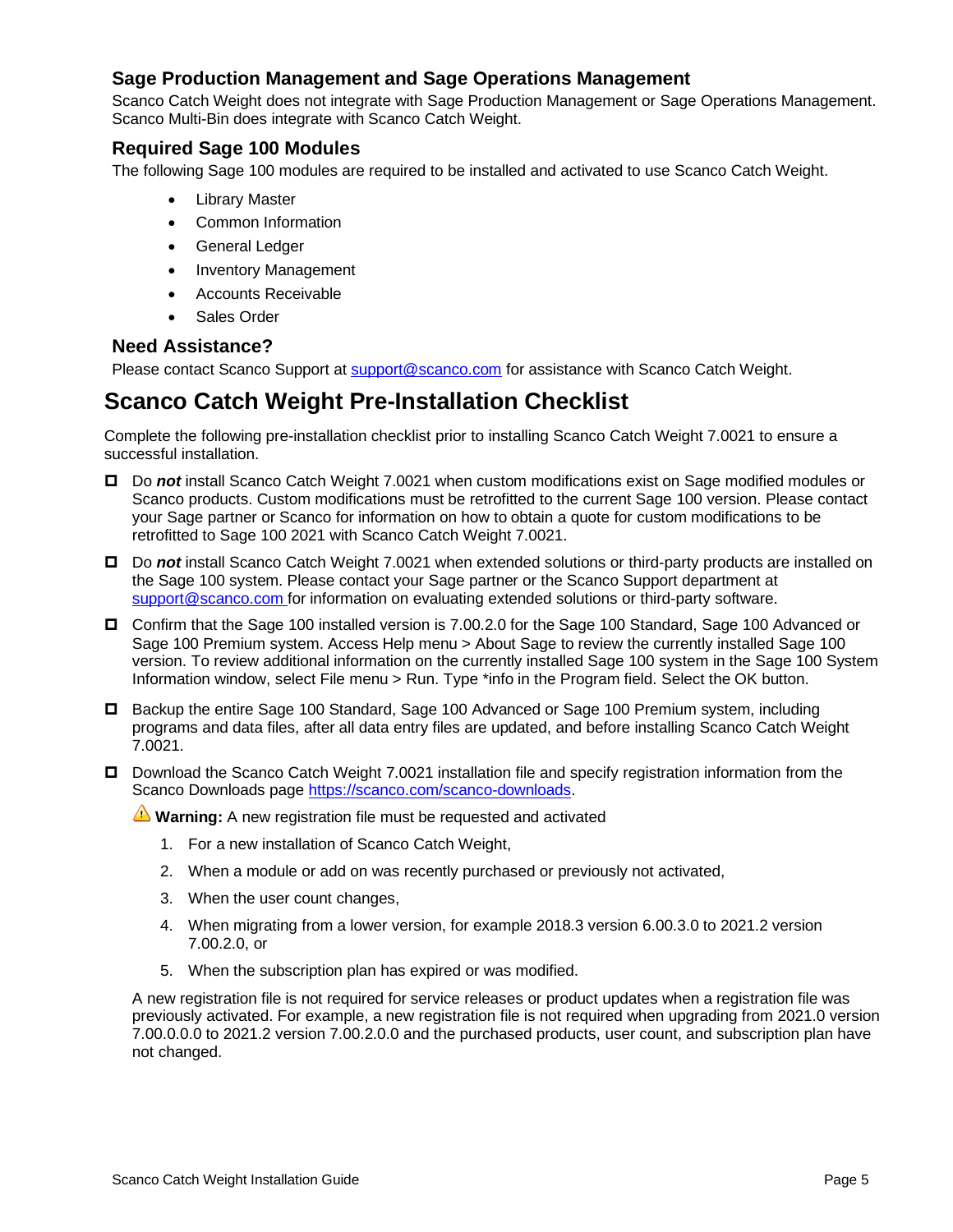# <span id="page-5-0"></span>**Scanco Catch Weight Installation Checklists**

## <span id="page-5-1"></span>**New Installation of Sage 100 with Scanco Catch Weight**

- Complete the Scanco Catch Weight 7.0021 pre-installation checklist. Refer to the [Scanco Catch Weight](#page-4-3) [Pre-Installation Checklist](#page-4-3) on page [5.](#page-4-3)
- Install Sage 100 2021. Refer to the Sage 100 2021 Installation and System Administrator's Guide.
- □ Install Product Update 2 for Sage 100 2021. Refer to the Sage 100 2021 Customer Upgrade Guide, the Sage 100 2021 Upgrade Checklist, and Sage Support for information on installing Sage Product Updates.
- Run the Sage 100 workstation setup process on all applicable workstations. Refer to the Sage 100 2021 Installation and System Administrator's Guide.
- Install Scanco Catch Weight 7.0021. Refer to the Installing [Scanco Catch Weight](#page-10-0) on page [11.](#page-10-0)
- □ If hot fixes are available on the Scanco Downloads page for Scanco Catch Weight version 7.0021, install Scanco Catch Weight 7.0021 hot fixes. Refer to the [Scanco Catch Weight](#page-16-0) Hot Fixes section on page [17.](#page-16-0)
- Define role security for Scanco Catch Weight and Scanco Product Registration from Library Master Security menu > Role Maintenance.
- □ Activated Scanco Catch Weight 7.0021 from Library Master Setup menu > Scanco Product Registration. Refer to the [Registering Scanco Catch Weight](#page-14-0) section on page [15.](#page-14-0)
- $\Box$  Activate the required and optional Sage 100 modules from Library Master Main menu > Company Information. Refer to the Sage 100 2021 Installation and System Administrator's Guide or Sage 100 Online help.
- Create and set up company data files for required and optional Sage 100 modules. Refer to the Sage 100 2021 Installation and System Administrator's Guide or Sage 100 Online help.

## <span id="page-5-2"></span>**New Installation of Sage 100 with Scanco Multi-Bin and Catch Weight**

- Complete the Scanco Catch Weight 7.0021 pre-installation checklist. Refer to the [Scanco Catch Weight](#page-4-3) [Pre-Installation Checklist](#page-4-3) on page [5.](#page-4-3)
- □ Install Sage 100 2021. Refer to the Sage 100 2021 Installation and System Administrator's Guide.
- □ Install Product Update 2 for Sage 100 2021. Refer to the Sage 100 2021 Customer Upgrade Guide, the Sage 100 2021 Upgrade Checklist, and Sage Support for information on installing Sage Product Updates.
- Run the Sage 100 workstation setup process on all applicable workstations. Refer to the Sage 100 2021 Installation and System Administrator's Guide.
- Install Scanco Multi-Bin 7.0021. Refer to the Scanco Multi-Bin Installation Guide.
- If hot fixes are available on the Scanco Downloads page for Scanco Multi-Bin 2021.2 version 7.0021, download and install the hot fixes. Refer to the Scanco Multi-Bin Installation Guide.
- □ Install [Scanco Catch Weight](#page-10-0) 7.0021. Refer to the Installing Scanco Catch Weight section on page [11.](#page-10-0)

**Warning:** Scanco Catch Weight must be installed after installing Scanco Multi-Bin to successfully integrate the two Scanco products.

- If hot fixes are available on the Scanco Downloads page for Scanco Catch Weight version 7.0021, install Scanco Catch Weight 7.0021 hot fixes. Refer to the [Scanco Catch Weight](#page-16-0) Hot Fixes section on page [17.](#page-16-0)
- Define role security for Scanco Multi-Bin, Scanco Catch Weight, and Scanco Product Registration from Library Master Security menu > Role Maintenance.
- $\Box$  Activate the required and optional Sage 100 modules from Library Master Main menu > Company Information. Refer to the Sage 100 2021 Installation and System Administrator's Guide or Sage 100 Online help.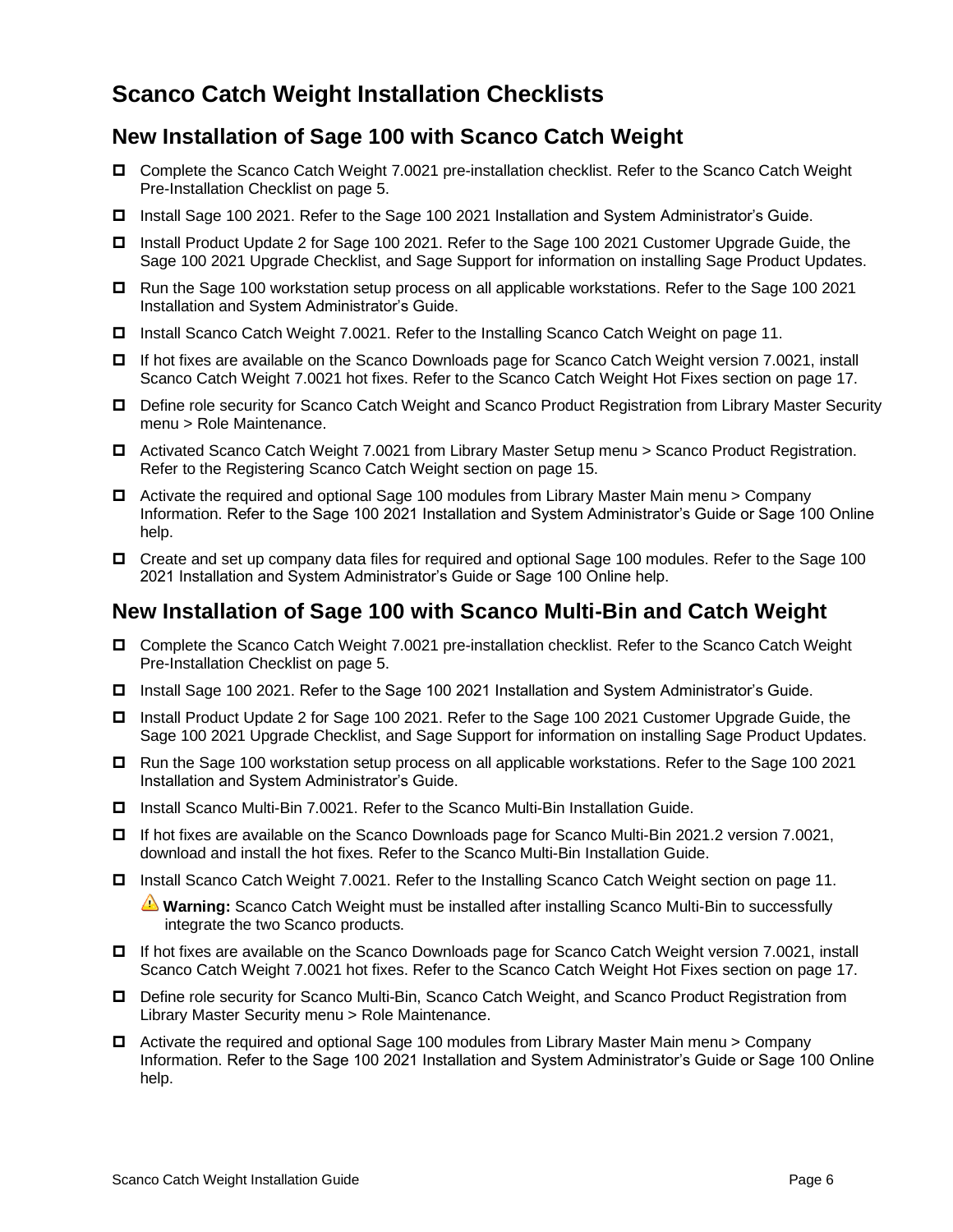- □ Create and set up company data files for required and optional Sage 100 modules that integrate with Scanco Multi-Bin and Scanco Catch Weight. Refer to the Sage 100 2021 Installation and System Administrator's Guide or Sage 100 Online help.
- Activate Scanco Multi-Bin and Scanco Catch Weight from Library Master Setup menu > Scanco Product Registration. Refer to the [Registering Scanco Catch Weight](#page-14-0) section on page [15.](#page-14-0)
- □ Run the Sage data conversion process from Library Master Main menu > Company Maintenance. Refer to the Scanco Multi-Bin Installation Guide.
- Create Multi-Bin Data Files by selecting the Prepare button from Library Master Setup menu > Scanco Product Registration. Refer to the Scanco Multi-Bin Installation Guide.

**Warning**: This step must be completed for all companies including companies where Scanco Multi-Bin is not activated. The Prepare Data process ensure that data dictionaries are properly merged.

□ Set up Sage activated modules and Scanco Multi-Bin.

# <span id="page-6-0"></span>**Upgrading Sage 100 with a New Installation of Scanco Catch Weight**

- Complete the Scanco Catch Weight 7.0021 pre-installation checklist. Refer to the [Scanco Catch Weight](#page-4-3) [Pre-Installation Checklist](#page-4-3) on page [5.](#page-4-3)
- Create a backup of the MAS90 folder. Creating a backup now will save time to revert to the folder's original state, if needed.
- Conduct a parallel installation of Sage 100 2021 when upgrading Sage 100 from version 2020 or lower. Refer to the Sage 100 2021 Customer Upgrade Guide and the Sage 100 2021 Upgrade Checklist.
- □ Install Sage 100 2021 Product Update 2. Refer to the Sage 100 2021 Customer Upgrade Guide, the Sage 100 2021 Upgrade Checklist, and Sage Support for information on installing Sage Product Updates.
- $\Box$  Run the Sage 100 workstation setup process on all applicable workstations, when applicable. Refer to the Sage 100 2021 Installation and System Administrator's Guide.
- Migrate and convert Sage 100 data to 2021 version 7.00.2.0 when upgrading Sage 100 from a version lower than 2021. Refer to the Sage 100 2021 Installation and System Administrator's Guide.
- Install Scanco Catch Weight 7.0021. Refer to the Installing [Scanco Catch Weight](#page-10-0) section on page [11.](#page-10-0)
- If hot fixes are available on the Scanco Downloads page for Scanco Catch Weight version 7.0021, install Scanco Catch Weight 7.0021 hot fixes. Refer to the [Scanco Catch Weight](#page-16-0) Hot Fixes section on page [17.](#page-16-0)
- $\Box$  Back up all company data files before conducting the company conversion process.
- Define role security for Scanco Catch Weight and Scanco Product Registration from Library Master Security menu > Role Maintenance.
- □ Activated Scanco Catch Weight 7.0021 from Library Master Setup menu > Scanco Product Registration. Refer to the [Registering Scanco Catch Weight](#page-14-0) section on page [15.](#page-14-0)
- $\Box$  Run the data conversion process from Library Master Main menu > Company Information.
- □ Activate the required and optional Sage 100 modules, if not already activated from Library Master Main menu > Company Information. Refer to the Sage 100 2021 Installation and System Administrator's Guide or Sage 100 Online help.
- Create and set up company data files for required and optional Sage 100 modules. Refer to the Sage 100 2021 Installation and System Administrator's Guide or Sage 100 Online help.
- Access the Custom Office Utilities menu and run the update customized panels by selecting Custom Office Utilities menu > Update Customized Panels to Current Level. Review the placement of all user-defined fields. Refer to the Sage 100 2021 Customer Upgrade Guide and the Sage 100 2021 Upgrade Checklist.
- $\Box$  Reset all grids.
- □ Review migrated data in all Sage 100 modules and companies.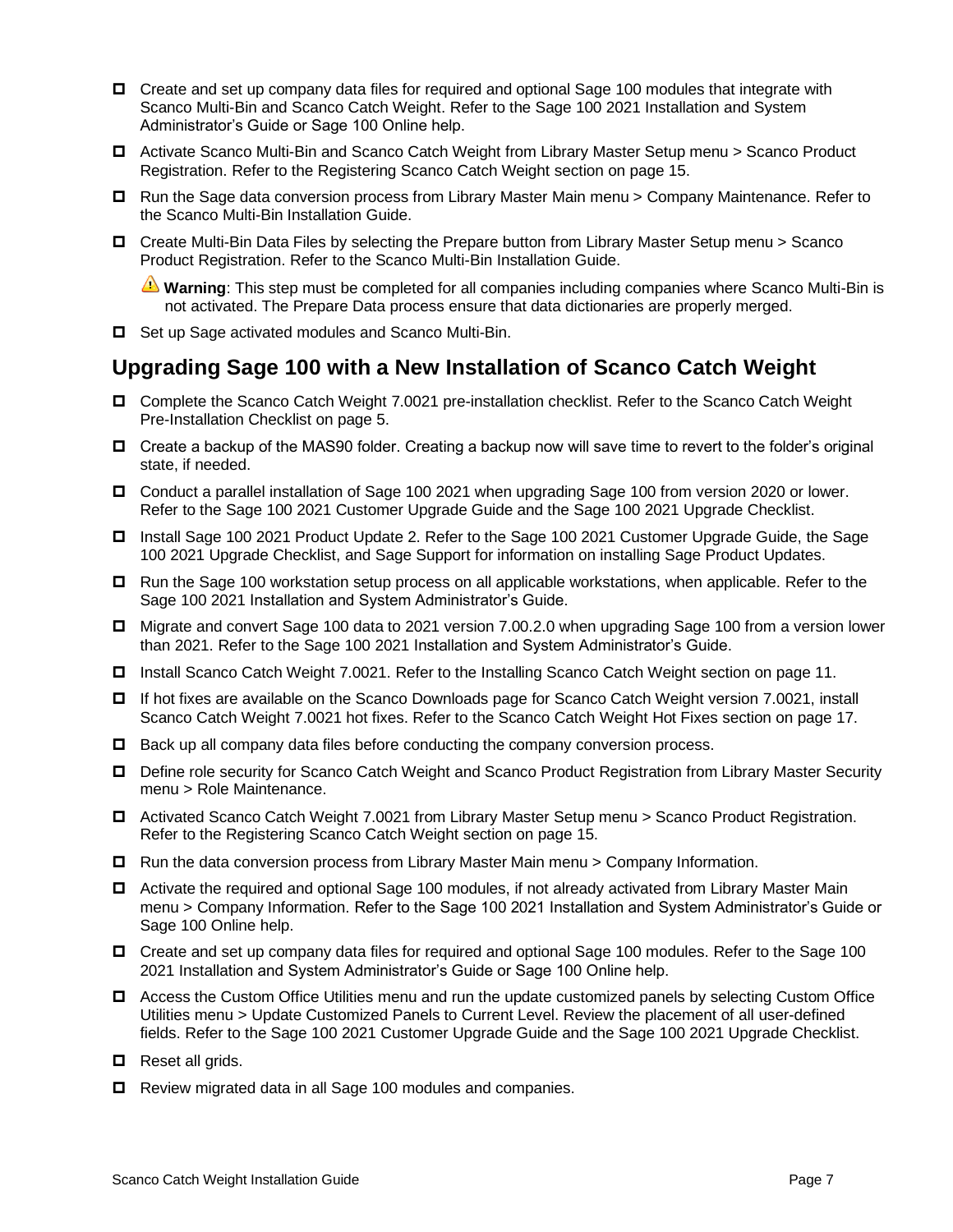# <span id="page-7-0"></span>**Upgrading Sage 100 and Scanco Catch Weight**

- Complete the Scanco Catch Weight 7.0021 pre-installation checklist. Refer to the [Scanco Catch Weight](#page-4-3) [Pre-Installation Checklist](#page-4-3) on page [5.](#page-4-3)
- □ Create a backup of the MAS90 folder. Creating a backup now will save time to revert to the folder's original state, if needed.
- Conduct a parallel installation of Sage 100 2021 when upgrading from version 2019 or 2020. Refer to the Sage 100 2021 Customer Upgrade Guide and the Sage 100 2021 Upgrade Checklist.
- □ Install Sage 100 2021 Product Update 2. Refer to the Sage 100 2021 Customer Upgrade Guide, the Sage 100 2021 Upgrade Checklist, and Sage Support for information on installing Sage Product Updates.
- □ Run the Sage 100 workstation setup process on all applicable workstations. Refer to the Sage 100 2021 Installation and System Administrator's Guide.
- □ Install [Scanco Catch Weight](#page-10-0) 7.0021. Refer to the Installing Scanco Catch Weight section on page [11.](#page-10-0)
- Migrate data following the Sage 100 parallel migration process. Refer to the Sage 100 2021 Customer Upgrade Guide and the Sage 100 2021 Upgrade Checklist.
- Reinstall Scanco Catch Weight 7.0021. Refer to the Installing [Scanco Catch Weight](#page-10-0) section on page [11.](#page-10-0)
- If hot fixes are available on the Scanco Downloads page for Scanco Catch Weight version 7.0021, install Scanco Catch Weight 7.0021 hot fixes. Refer to the [Scanco Catch Weight](#page-16-0) Hot Fixes section on page [17.](#page-16-0)
- $\Box$  Back up all company data files before proceeding to the company conversion process.
- Review role security for Scanco Catch Weight and Scanco Product Registration from Library Master Security menu > Role Maintenance.
- Activated Scanco Catch Weight 7.0021 from Library Master Setup menu > Scanco Product Registration. Refer to the [Registering Scanco Catch Weight](#page-14-0) section on page [15.](#page-14-0)
- $\Box$  Run the data conversion process from Library Master Main menu > Company Information.
- □ If not previously conducted during the company conversion process from Company Information, access the Custom Office Utilities menu and run the update customized panels by selecting Custom Office Utilities menu > Update Customized Panels to Current Level. Review the placement of all user-defined fields. Refer to the Sage 100 2021 Customer Upgrade Guide and the Sage 100 2021 Upgrade Checklist.
- $\Box$  Reset all grids.
- Review migrated data in all Sage 100 modules.

# <span id="page-7-1"></span>**Upgrading Sage 100, Scanco Multi-Bin, and Scanco Catch Weight**

- Complete the Scanco Catch Weight 7.0021 pre-installation checklist. Refer to the [Scanco Catch Weight](#page-4-3) [Pre-Installation Checklist](#page-4-3) on page [5.](#page-4-3)
- □ Create a backup of the MAS90 folder. Creating a backup now will save time to revert to the folder's original state, if needed.
- Conduct a parallel installation of Sage 100 2021 when upgrading from version 2019 or 2020. Refer to the Sage 100 2021 Customer Upgrade Guide and the Sage 100 2021 Upgrade Checklist.
- Install Sage 100 2021 Product Update 2. Refer to the Sage 100 2021 Customer Upgrade Guide, the Sage 100 2021 Upgrade Checklist, and Sage Support for information on installing Sage Product Updates.
- Run the Sage 100 workstation setup process on all applicable workstations. Refer to the Sage 100 2021 Installation and System Administrator's Guide.
- Install Scanco Multi-Bin 2021.2 version 7.0021.
- □ Install [Scanco Catch Weight](#page-10-0) 7.0021. Refer to the Installing Scanco Catch Weight section on page [11.](#page-10-0)
- Migrate data following the Sage 100 parallel migration process. Refer to the Sage 100 2021 Customer Upgrade Guide and the Sage 100 2021 Upgrade Checklist.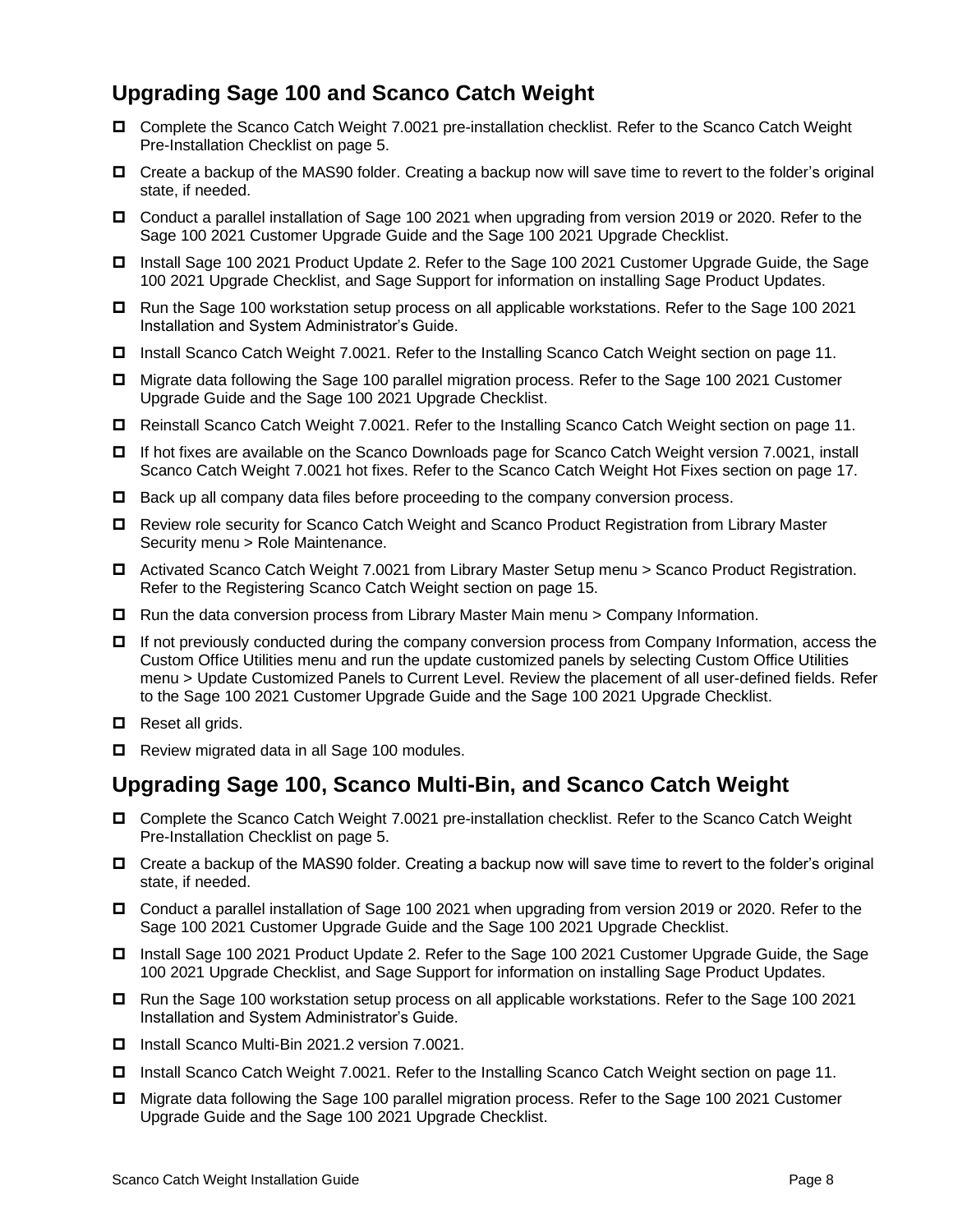- Reinstall Scanco Multi-Bin 2021.2 version 7.0021.
- If hot fixes are available on the Scanco Multi-Bin Downloads page for Scanco Multi-Bin 2021.2 version 7.0021, download and install the hot fixes. Refer the Scanco Multi-Bin Installation Guide.
- Reinstall Scanco Catch Weight 7.0021. Refer to the Installing [Scanco Catch Weight](#page-10-0) section on page [11.](#page-10-0)
- If hot fixes are available on the Scanco Downloads page for Scanco Catch Weight version 7.0021, install Scanco Catch Weight 7.0021 hot fixes. Refer to the [Scanco Catch Weight](#page-16-0) Hot Fixes section on page [17.](#page-16-0)
- $\Box$  Back up all company data files before proceeding to the company conversion process.
- □ Review role security for Scanco Multi-Bin, Scanco Catch Weight, and Scanco Product Registration from Library Master Security menu > Role Maintenance.
- Activated Scanco Multi-Bin 7.0021 and Scanco Catch Weight 7.0021 from Library Master Setup menu > Scanco Product Registration. Refer to the [Registering Scanco Catch Weight](#page-14-0) section on page [15.](#page-14-0)
- □ Run the Sage data conversion process from Library Master Main menu > Company Maintenance. Refer to the Scanco Multi-Bin Installation Guide.
- Prepare Scanco Multi-Bin data files by selecting the Prepare button from Library Master Setup menu > Scanco Product Registration. Refer to the Scanco Multi-Bin Installation Guide.

**Warning**: This step must be completed for all companies including companies where Scanco Multi-Bin is not activated. The Prepare Data process ensure that data dictionaries are properly merged.

- When migrating Scanco Multi-Bin from 2018 or lower, review the Scanco Multi-Bin Conversion Audit Report and run Scanco Multi-Bin Purge Old Data process. Refer to the Scanco Multi-Bin Installation Guide.
	- **Warning**: Scanco Multi-Bin data files were restructured starting in version 2019. The Scanco Multi-Bin Conversion creates and populates the new 140\_MB data files and fields. The Old Data Purge completely removes the old 404 data files and fields. Any Scanco Multi-Bin Custom Crystal Reports referencing 404 data files and fields must be manually updated by a Sage Partner or internal Crystal Reports specialist. A conversion utility to automate this process is not currently available. Refer to the Scanco Multi-Bin Installation Guide.
- $\Box$  If not previously conducted during the company conversion process from Company Information, access the Custom Office Utilities menu and run the update customized panels by selecting Custom Office Utilities menu > Update Customized Panels to Current Level. Review the placement of all user-defined fields. Refer to the Sage 100 2021 Customer Upgrade Guide and the Sage 100 2021 Upgrade Checklist.
- $\Box$  Reset all grids.
- Review and confirm migrated data in all Sage 100, Scanco Multi-Bin, and Scanco Catch Weight modules.

# <span id="page-8-0"></span>**Upgrading Sage 100 and Scanco Multi-Bin with a New Install of Scanco Catch Weight**

- Create a backup of the MAS90 folder. Creating a backup now will save time to revert to the folder's original state, if needed.
- Conduct a parallel installation of Sage 100 2021 when upgrading from version 2019 or 2020. Refer to the Sage 100 2021 Customer Upgrade Guide and the Sage 100 2021 Upgrade Checklist.
- □ Install Sage 100 2021 Product Update 2. Refer to the Sage 100 2021 Customer Upgrade Guide, the Sage 100 2021 Upgrade Checklist, and Sage Support for information on installing Sage Product Updates.
- Run the Sage 100 workstation setup process on all applicable workstations. Refer to the Sage 100 2021 Installation and System Administrator's Guide.
- Install Scanco Multi-Bin 2021.2 version 7.0021. Refer to the Scanco Multi-Bin Installation Guide.
- Migrate Sage 100 data to Sage 100 2021 through the Sage Data Migration Utility. Refer to the Sage 100 2021 Installation and System Administrator's Guide.
- Conduct the process for upgrading Scanco Multi-Bin. Refer to the Scanco Multi-Bin Installation Guide.
- Reinstall Scanco Multi-Bin 2021.2 version 7.0021.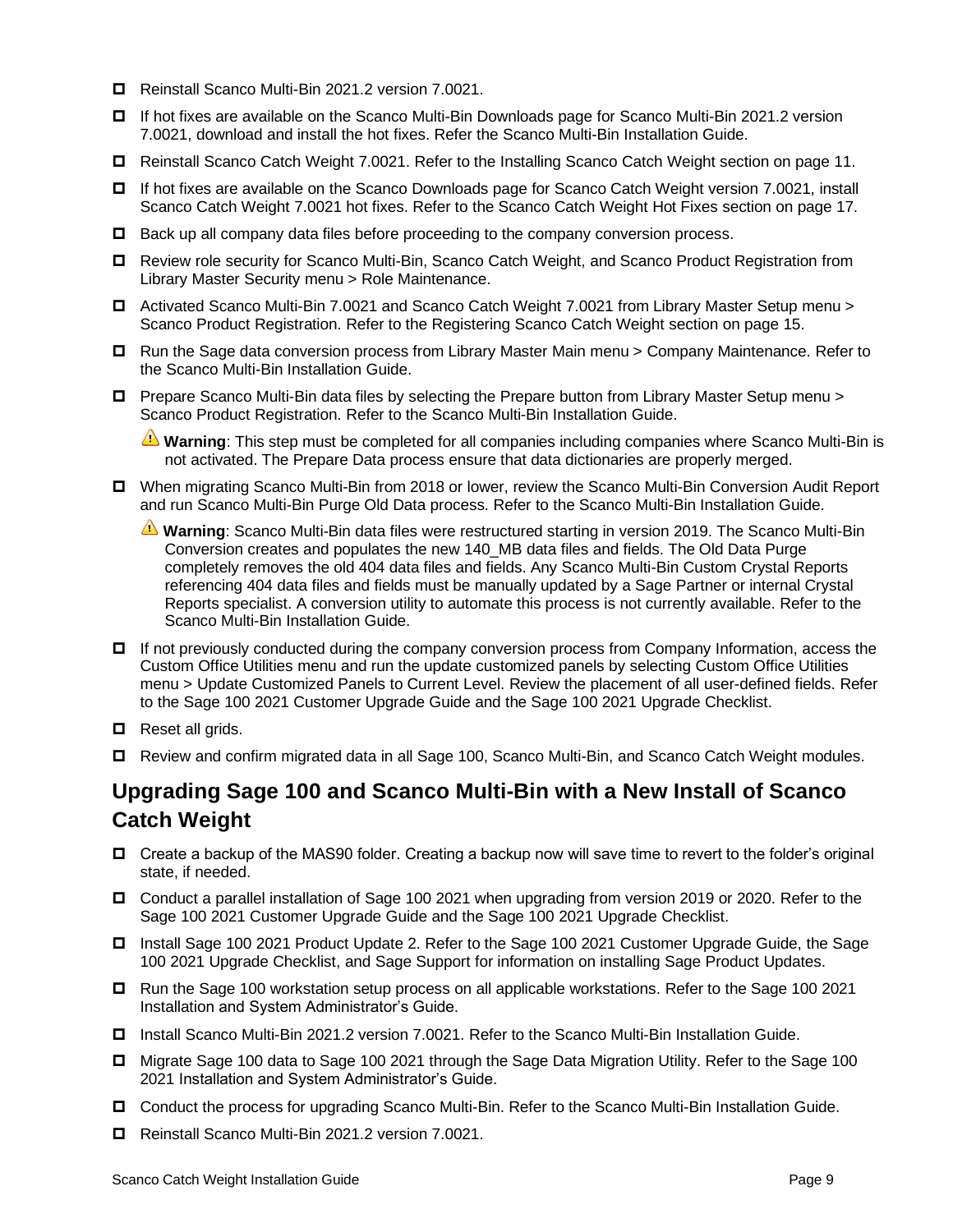- If hot fixes are available on the Scanco Multi-Bin Downloads page for Scanco Multi-Bin 2021.2 version 7.0021, download and install the hot fixes. Refer to the Scanco Multi-Bin Installation Guide.
- $\Box$  After the migration to 2021.2 has been completed and the migrated data has been verified according to the instructions in the Scanco Multi-Bin Installation Guide, Complete the Scanco Catch Weight 7.0021 pre-installation checklist.
- □ Create a backup of the MAS90 folder. Creating a backup now will save time to revert to the folder's original state, if needed.
- □ Install [Scanco Catch Weight](#page-10-0) 7.0021. Refer to the Installing Scanco Catch Weight section on page [11.](#page-10-0)
- □ If hot fixes are available on the Scanco Downloads page for Scanco Catch Weight version 7.0021, install Scanco Catch Weight 7.0021 hot fixes. Refer to the [Scanco Catch Weight](#page-16-0) Hot Fixes section on page [17.](#page-16-0)
- Define role security for Scanco Catch Weight and Scanco Product Registration from Library Master Security menu > Role Maintenance.
- Activated Scanco Catch Weight 7.0021 from Library Master Setup menu > Scanco Product Registration. Refer to the [Registering Scanco Catch Weight](#page-14-0) section on page [15.](#page-14-0)
- Prepare Scanco Multi-Bin data files by selecting the Prepare button from Library Master Setup menu > Scanco Product Registration. Refer to the Scanco Multi-Bin Installation Guide.

**Warning**: This step must be completed for all companies including companies where Scanco Multi-Bin is not activated. The Prepare Data process ensure that data dictionaries are properly merged.

- When migrating Scanco Multi-Bin from 2018 or lower, review the Scanco Multi-Bin Conversion Audit Report and run Scanco Multi-Bin Purge Old Data process. Refer to the Scanco Multi-Bin Installation Guide.
	- **Warning**: Scanco Multi-Bin data files were restructured starting in version 2019. The Scanco Multi-Bin Conversion creates and populates the new 140\_MB data files and fields. The Old Data Purge completely removes the old 404 data files and fields. Any Scanco Multi-Bin Custom Crystal Reports referencing 404 data files and fields must be manually updated by a Sage Partner or internal Crystal Reports specialist. A conversion utility to automate this process is not currently available. Refer to the Scanco Multi-Bin Installation Guide.
- □ If not previously conducted, activate the required and optional Sage 100 modules from Library Master Main menu > Company Information. Refer to the Sage 100 2021 Installation and System Administrator's Guide or Sage 100 Online help.
- □ If not previously conducted, create and set up company data files for required and optional Sage 100 modules. Refer to the Sage 100 2021 Installation and System Administrator's Guide or Sage 100 Online help.
- Review and confirm migrated data in all Sage 100 modules and Scanco Multi-Bin.
- □ Set up Scanco Catch Weight settings in Item Maintenance.

# <span id="page-9-0"></span>**Upgrading Sage 100 and Scanco Catch Weight with a New Install of Scanco Multi-Bin**

Complete the Scanco Catch Weight 7.0021 pre-installation checklist. Refer to on page [5.](#page-4-3)

- □ Create a backup of the MAS90 folder. Creating a backup now will save time to revert to the folder's original state, if needed.
- Conduct the upgrade process for Sage 100 and Scanco Catch Weight. Refer to the [Upgrading Sage 100](#page-7-0)  and [Scanco Catch Weight](#page-7-0) section on page [11.](#page-10-1)
- After Sage 100 and Scanco Catch Weight are successfully upgraded, install Scanco Multi-Bin 2021.2 version 7.0021. Follow the New Installation of Sage 100 with Scanco Multi-Bin checklist found in the Scanco Multi-Bin Installation Guide.
- □ After installing Scanco Multi-Bin, reinstall Scanco Catch Weight.
	- **Warning:** Scanco Catch Weight must be reinstalled after adding Scanco Multi-Bin when Scanco Catch Weight existed in Sage 100 prior to the upgrade.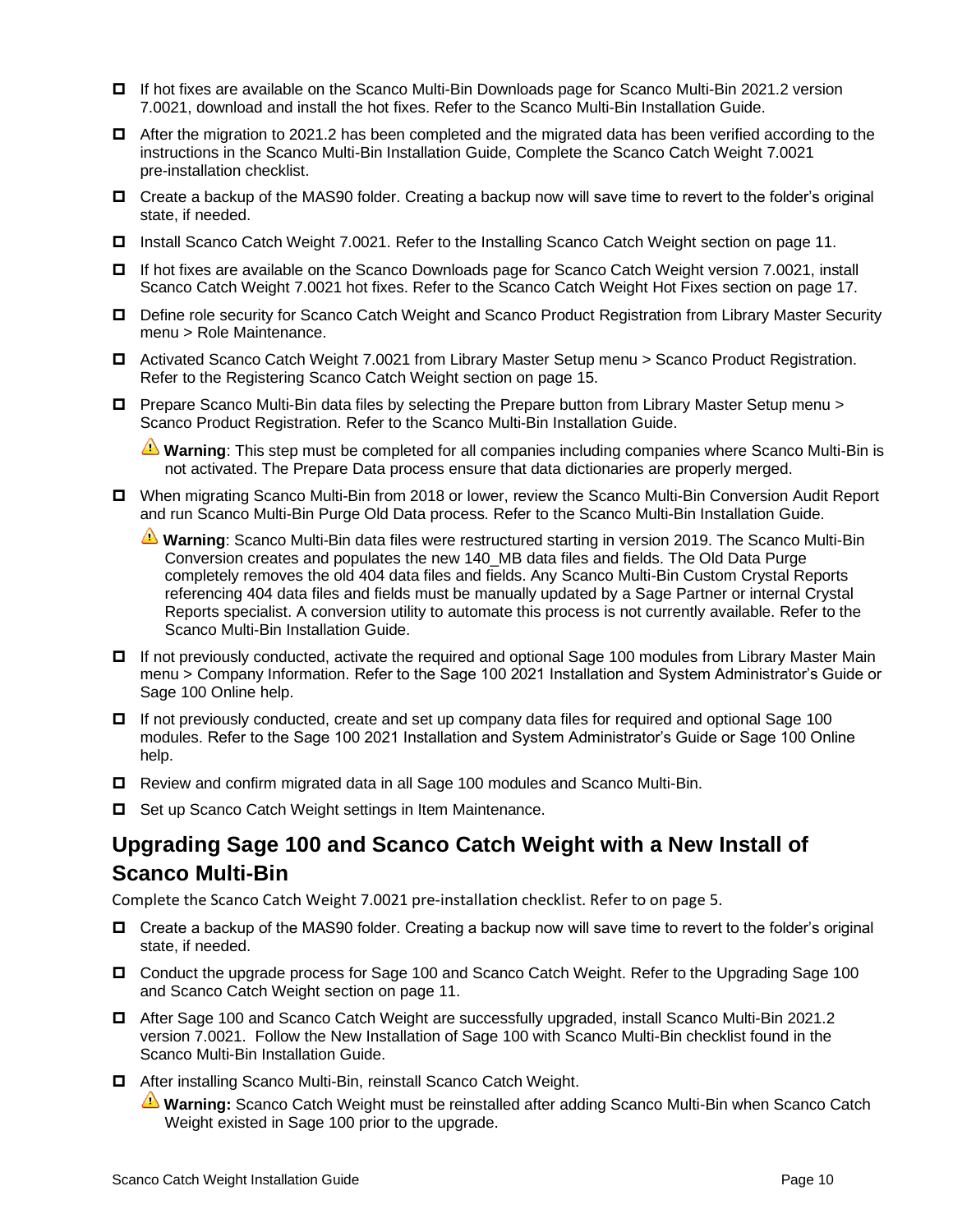- If hot fixes are available on the Scanco Downloads page for Scanco Catch Weight version 7.0021, install Scanco Catch Weight 7.0021 hot fixes. Refer to the [Scanco Catch Weight](#page-16-0) Hot Fixes section on page [17.](#page-16-0)
- Define role security for Scanco Catch Weight and review existing role security settings from Library Master Security menu > Role Maintenance.
- Activated Scanco Multi-Bin and Scanco Catch Weight 7.0021 from Library Master Setup menu > Scanco Product Registration. Refer to the [Registering Scanco Catch Weight](#page-14-0) section on page [15.](#page-14-0)
- □ If not previously conducted, activate the required and optional Sage 100 modules from Library Master Main menu > Company Information. Refer to the Sage 100 2021 Installation and System Administrator's Guide or Sage 100 Online help.
- $\Box$  If not previously conducted, create, and set up company data files for required and optional Sage 100 modules. Refer to the Sage 100 2021 Installation and System Administrator's Guide or Sage 100 Online help.
- Prepare Scanco Multi-Bin data files by selecting the Prepare button from Library Master Setup menu > Scanco Product Registration. Refer to the Scanco Multi-Bin Installation Guide.

**Warning**: This step must be completed for all companies including companies where Scanco Multi-Bin is not activated. The Prepare Data process ensure that data dictionaries are properly merged.

- Review and confirm migrated data in all Sage 100 modules and Scanco Catch Weight.
- □ Set up Scanco Multi-Bin.

# <span id="page-10-0"></span>**Installing Scanco Catch Weight**

Conduct the following steps after Sage 100 2021 with Product Update 2 is installed successfully.

### <span id="page-10-1"></span>**How to Install Scanco Catch Weight**

- 1. Download the CW\_2021\_2\_0.exe file from the Scanco Downloads page at [https://scanco.com/scanco](https://scanco.com/scanco-downloads/)[downloads](https://scanco.com/scanco-downloads/)
- 2. Right click on the Scanco Catch Weight executable file.
- 3. Select Run as administrator.



- 4. Select the Next button from the Scanco Catch Weight Welcome window.
- 5. Review the Scanco Catch Weight License Agreement.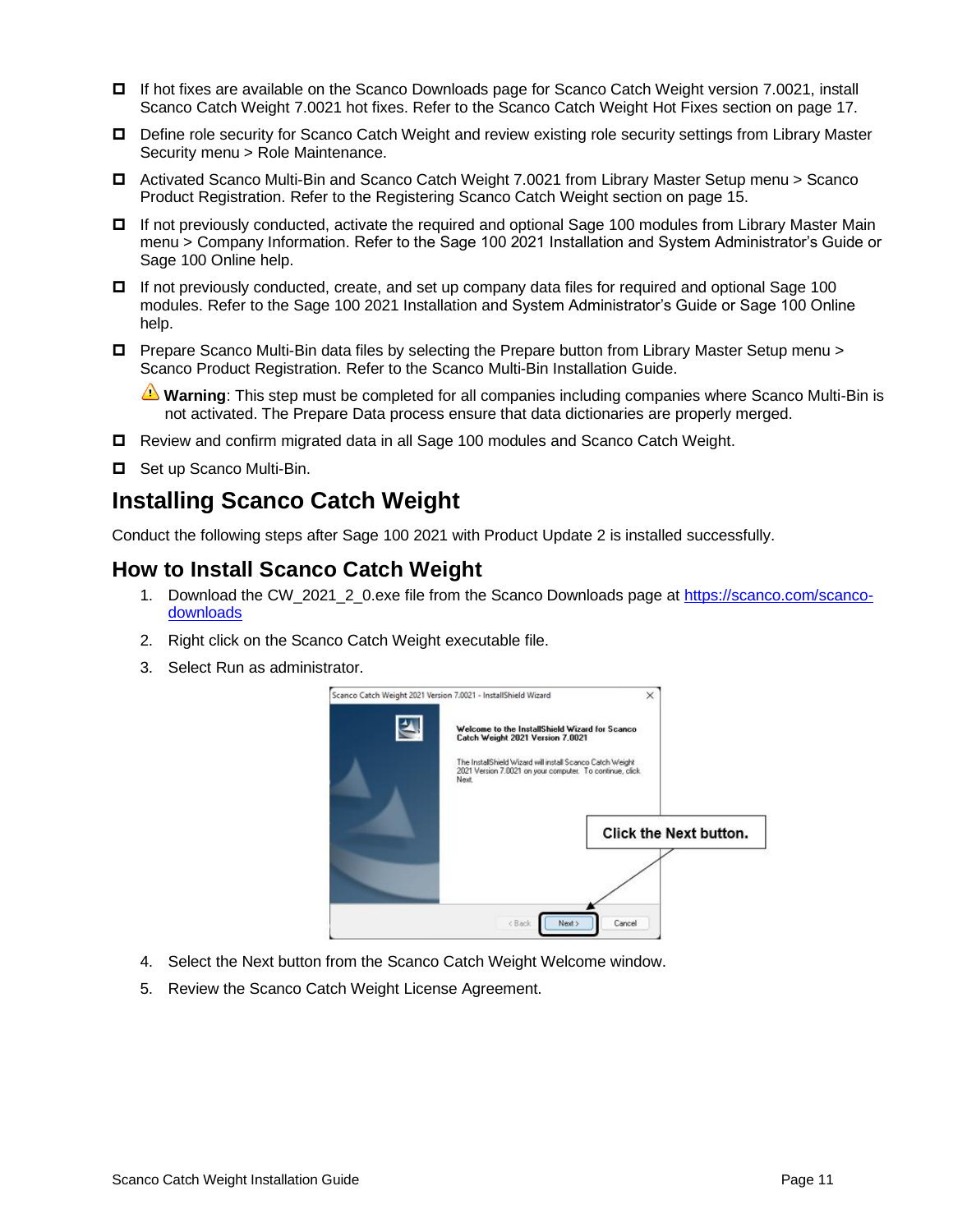| ×<br>Scanco Catch Weight 2021 Version 7.0021 - InstallShield Wizard                                                                                                                                                                                   |
|-------------------------------------------------------------------------------------------------------------------------------------------------------------------------------------------------------------------------------------------------------|
| <b>License Agreement</b><br>Please read the following license agreement carefully.                                                                                                                                                                    |
| Press the PAGE DOWN key to see the rest of the agreement.                                                                                                                                                                                             |
| tware program<br>Review the <b>Scanco</b> Catch Weight license<br>in this License<br>agreement and then click the Yes button.<br>sknowledges<br>nd by its terms<br>and conditions. This license does not commence, however, until such acknowledgment |
| is made and until full payment is made by User for the Software.<br>The software program known as "Scanco Catch Weight" (the "Software") is copyrighted<br>and all rights reserved by Scanco and is published and distributed exclusively by Scanco.  |
| Do you accept all the terms of the preceding License Agreement? If you<br>Print<br>select No. the setup will close. To matall Scanco Catch Weight 2021                                                                                                |
| Version 7.0021, you must accept this agreement.                                                                                                                                                                                                       |

- 6. Select the Yes button to agree to the Scanco Catch Weight License Agreement and to continue with the Scanco Catch Weight installation process.
- 7. Select the Scanco Catch Weight check boxes to install Scanco Catch Weight. Both check boxes must be selected to successfully install Scanco Catch Weight.

|                                 | Scanco Catch Weight 2021 Version 7.0021 - InstallShield Wizard                                                                        | ×          |                                                                                            |
|---------------------------------|---------------------------------------------------------------------------------------------------------------------------------------|------------|--------------------------------------------------------------------------------------------|
| Select the features to install. | <b>Select Features</b><br>Select the features setup will install.                                                                     |            |                                                                                            |
|                                 | Select the features you want to install, and deselect the features you do not want to install.<br>Scanco Catch Weight S/O Enhancement | 964 K      | <b>Click the Browse button</b><br>to specify the location of<br>the Sage 100 installation. |
|                                 | <b>Destination Folder</b><br>C:\Sage\Sage2021\MAS90                                                                                   | Browse     |                                                                                            |
|                                 | Space Required on C:<br>4192K<br>Space Available on C:<br>1603936036K<br>InstallShield                                                | Disk Space |                                                                                            |
|                                 | Next ><br>: Back                                                                                                                      | Cancel     |                                                                                            |

8. Accept the default location of Sage 100 or select the Browse button to specify the location of Sage 100. The Choose Folder window displays after the Browse button is selected.

| Path:        |                     |   |
|--------------|---------------------|---|
| C:\Sage      |                     |   |
| Directories: |                     |   |
|              | PerfLogs            | ۸ |
| 5            | Program Files       |   |
|              | Program Files (x86) |   |
|              | Sage                |   |
|              | Temp                |   |
|              | <b>Users</b>        |   |
|              | Windows             |   |
|              |                     |   |

Specify the location of Sage 100 in the Path field. Select the OK button to return to the Select Features window.

9. Select the Next button from the Select Features window. The installed version of Sage 100 Standard, Sage 100 Advanced or Sage 100 Premium is validated. A warning message or the Install Scanco Catch Weight window displays.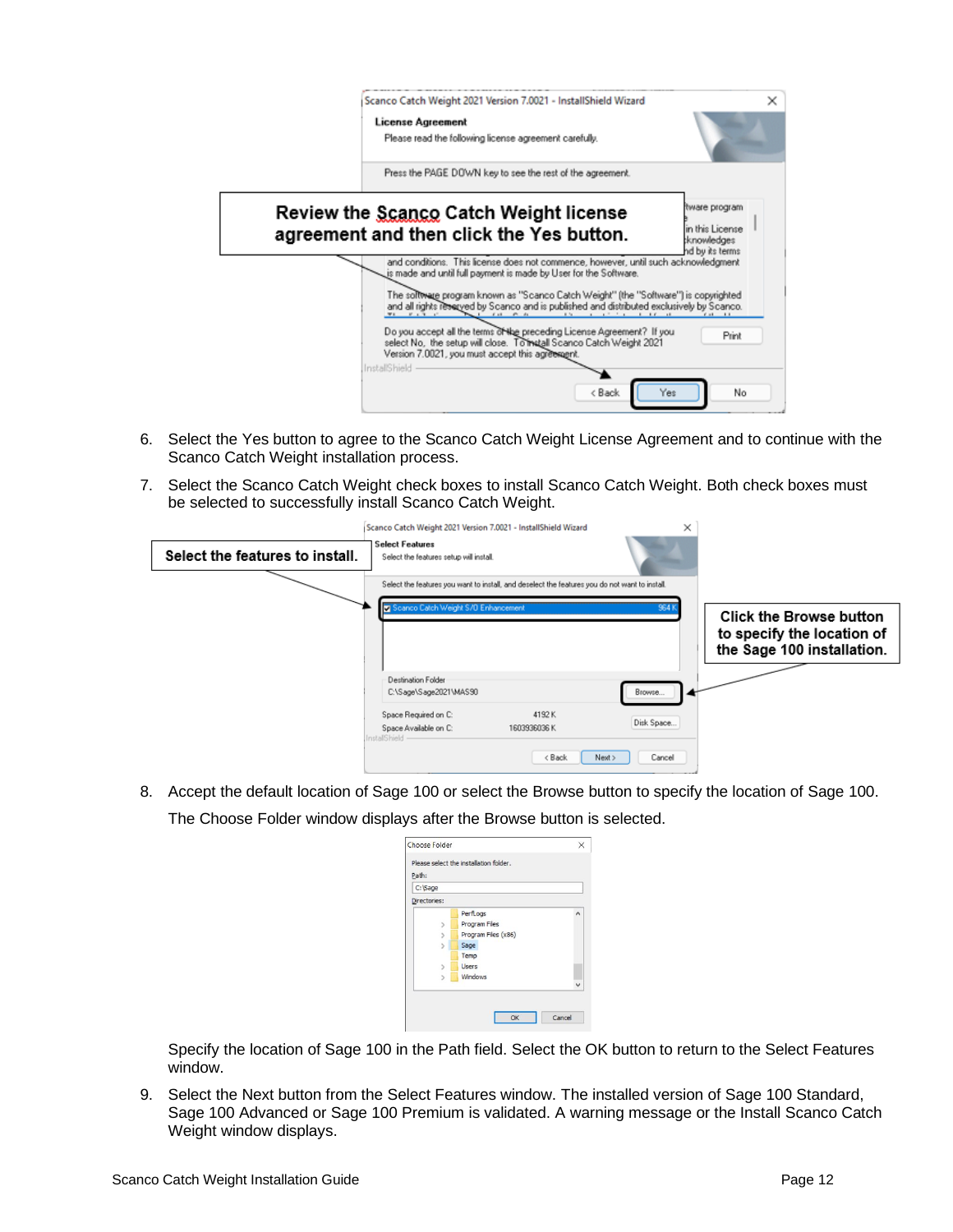**Warning**: Scanco Catch Weight must be installed to the same location where Sage 100 Standard, Sage 100 Advanced or Sage 100 Premium is installed. When an invalid directory location is entered in the Destination Folder field found on the Select Features window, the following message displays.



Select the OK button and modify the location where Sage 100 Standard, Sage 100 Advanced or Sage 100 Premium is installed.

**Warning**: When Sage 100 is installed but is not version 7.00.2.0, the following message displays.



Select OK and cancel the Scanco Catch Weight installation process. Select the Cancel button from the Select Features window. The following message displays.

| <b>Exit Setup</b> |                                            |  |
|-------------------|--------------------------------------------|--|
|                   | Are you sure you want to cancel the setup? |  |
|                   | <b>Yes</b>                                 |  |

Select Yes in the message. Select the Finish button from the InstallShield Wizard Complete window to cancel the Scanco Catch Weight installation process.

| Scanco Catch Weight 2021 Version 7.0021 - InstallShield Wizard                                              |  |
|-------------------------------------------------------------------------------------------------------------|--|
| <b>InstallShield Wizard Complete</b>                                                                        |  |
| The wizard was interrupted before Scanco Catch Weight 2021<br>Version 7,0021 could be completely installed. |  |
| Your system has not been modified. To install this program at a<br>later time, please run the setup again.  |  |
|                                                                                                             |  |
| Click the Finish button to cancel Scanco<br>Catch Weight Installation process.<br>Click Finish              |  |
|                                                                                                             |  |
|                                                                                                             |  |

**Warning**: When the Sage 100 2021 Product Update 2 has not been installed at the specified Sage 100 Standard, Sage 100 Advanced or Sage 100 Premium location, the following message displays



Select the OK button and then Cancel the Scanco Catch Weight installation process. Install Product Update 2 and then install Scanco Catch Weight.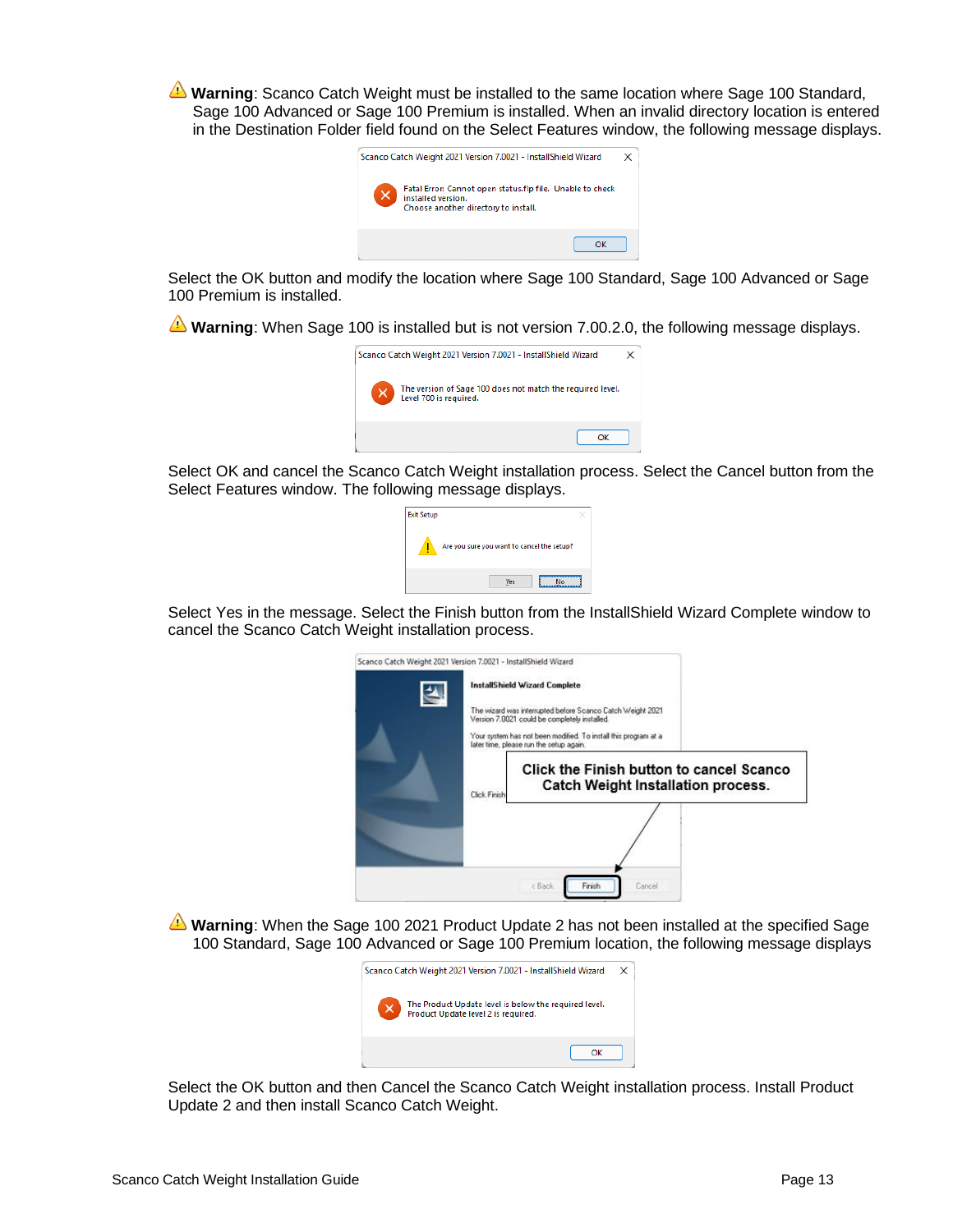**Warning**: Scanco Catch Weight may not be installed in the same location where Sage Operations Management is installed. The following message displays when the selected location contains Sage Operations Management.



Select the OK button and then Cancel from the Select Features window.

**Warning**: Scanco Catch Weight may not be installed in the same location where Sage Production Management is installed. The following message displays when the selected location contains Sage Production Management.



Select the OK button and then Cancel from the Select Features window.

10. Select the Install button from the following window to install Scanco Catch Weight.

| Scanco Catch Weight 2021 Version 7.0021 - InstallShield Wizard                                                     |                           | × |
|--------------------------------------------------------------------------------------------------------------------|---------------------------|---|
| Ready to install Scanco Catch Weight 2021 Version                                                                  |                           |   |
| Click Install to begin the installation.                                                                           |                           |   |
| If you want to review or change any of your installation settings, click Back. Click Cancel to exit<br>the wizard. |                           |   |
|                                                                                                                    | Click the Install button. |   |
|                                                                                                                    |                           |   |
| InstallShield<br>< Back                                                                                            | Install<br>Cancel         |   |
|                                                                                                                    |                           |   |

- 11. Select the Back button to return to the Select Features window. Select the Cancel button, select Yes in the message *Are you sure you want to cancel the setup?* and the Finish button from the InstallShield Wizard Complete window to cancel the Scanco Catch Weight installation process.
- 12. Select the Finish button from the InstallShield Wizard Complete window to complete the Scanco Catch Weight installation process.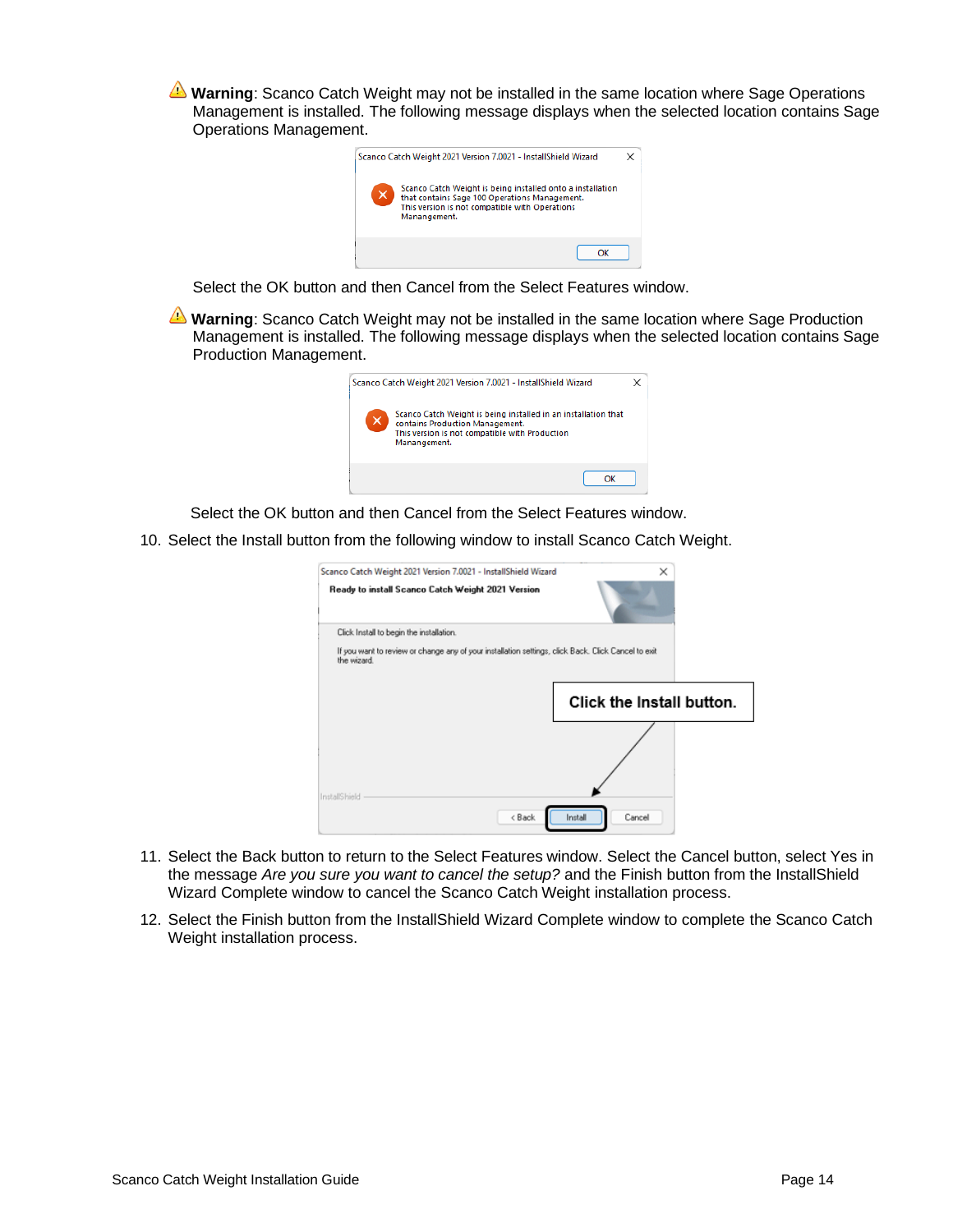| Scanco Catch Weight 2021 Version 7.0021 - InstallShield Wizard                                                                      |
|-------------------------------------------------------------------------------------------------------------------------------------|
| <b>InstallShield Wizard Complete</b>                                                                                                |
| The InstallShield Wizard has successfully installed Scanco<br>Catch Weight 2021 Version 7.0021. Click Finish to exit the<br>wizard. |
| Click the Finish button.                                                                                                            |
|                                                                                                                                     |
|                                                                                                                                     |
|                                                                                                                                     |
|                                                                                                                                     |
| Finish<br>< Back<br>Cancel                                                                                                          |

# <span id="page-14-0"></span>**Registering Scanco Catch Weight**

A new registration file must be requested and activated

- 1. For a new installation of Scanco Catch Weight,
- 2. When a new module is purchased, such as Scanco Multi-Bin,
- 3. When the Sage 100 user count changes,
- 4. When migrating from a lower year version, for example 2018 version 6.00.3.0 to 2021.2 version 7.00.2.0, or
- 5. When the subscription plan has expired or modified.

A new registration file is not required for service releases or product updates when a registration file was previously activated at the current year version. For example, a new registration file is not required when moving from version 7.00.0.0.0 to 7.00.2.0.0.

## <span id="page-14-1"></span>**How to Obtain Scanco Catch Weight Registration**

1. Access the Scanco Downloads page at [https://scanco.com/scanco-downloads/.](https://scanco.com/scanco-downloads/)



- 2. Scroll down and click on Registration File Request.
- 3. Enter the required information in the Scanco Registration form. Fields noted with an asterisk (\*) are required.
- 4. Select the Scanco Catch Weight check box. Select the check boxes for Scanco Multi-Bin when Scanco Multi-Bin have been purchased in addition to Scanco Catch Weight.
- 5. Select the Submit button.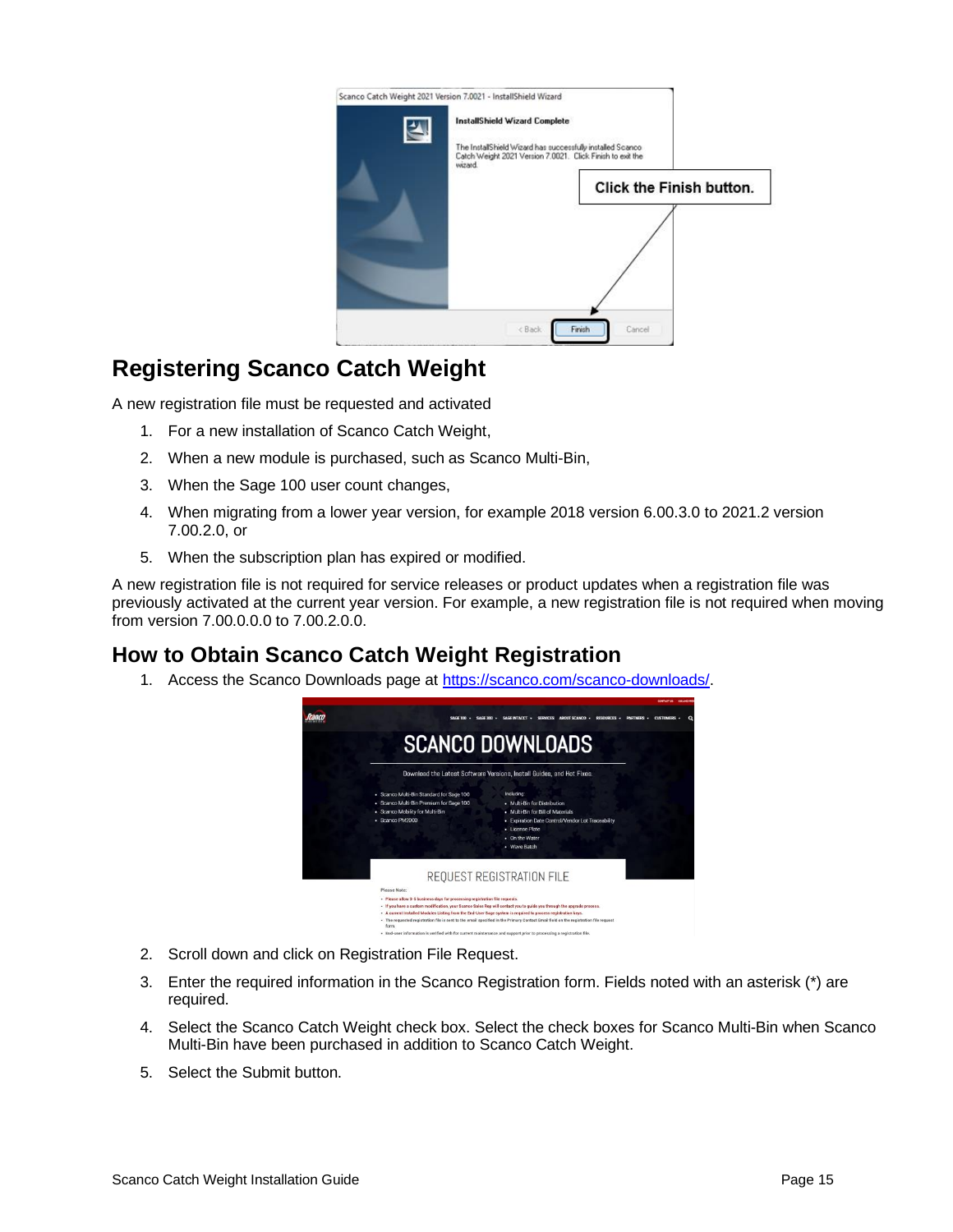U **Note:** Please allow 1-3 business days for processing Scanco registration requests. The Scanco registration file is sent to the email specified in the Primary Contact Email field on the Registration File Request form.

# <span id="page-15-0"></span>**How to Register Scanco Catch Weight**

1. When a license registration file is received via email, place the registration text file at …\MAS90\\_Scanco in the location where Sage 100 is installed.

**Note:** Submit registration request information before downloading from the Scanco Catch Weight installer from the Scanco Downloads page and installing Scanco Catch Weight.

2. Access Library Master Setup menu > Scanco Product Registration.

| S Scanco Product Management               |                     |                                     |                                            |                       |                | m        | $\times$ |
|-------------------------------------------|---------------------|-------------------------------------|--------------------------------------------|-----------------------|----------------|----------|----------|
| Registered Customer Name<br>Serial Number |                     | Scanco                              |                                            |                       | Sage Version   | 7.00.1.0 |          |
| <b>Product Code</b>                       | Description         |                                     |                                            | <b>Status</b>         | Version        |          |          |
| <b>MB</b>                                 |                     |                                     | Scanco Whse Mgmt System Base bld: 8/6/2021 |                       | 7.0011         |          |          |
| <b>MB-AINVTY</b>                          |                     | Multi-bin Inventory Distribution    |                                            |                       |                |          |          |
| <b>MB-APKPLIT</b>                         |                     | Directed Picking and Putaway        |                                            |                       |                |          |          |
| <b>MB-BATCH</b>                           |                     | Select by Fill Rate and Wave Batch  |                                            |                       |                |          |          |
| MB-BM                                     |                     | Multi-bin Inventory Bill of Matis   |                                            |                       |                |          |          |
| <b>MB-CATCH</b>                           | <b>Catch Weight</b> |                                     |                                            |                       |                |          |          |
| MB-EXP                                    |                     | Expire Date Lot Serial Traceability |                                            |                       |                |          |          |
| <b>MB-EXPSTND</b>                         |                     | Standard Costs Exp Lot Serial       |                                            |                       |                |          |          |
| MB-JOBOPS                                 |                     | JobOos Integration                  |                                            |                       |                |          |          |
| Mode                                      | Licensed            |                                     |                                            |                       |                |          |          |
| <b>User Licenses</b>                      | 20                  |                                     |                                            |                       |                |          |          |
| <b>Date Installed</b>                     | 8/28/2021           |                                     |                                            |                       |                |          |          |
| <b>Date Licensed</b>                      | 8/28/2021           |                                     | Upgrades                                   |                       |                |          |          |
| <b>Date Expires</b>                       |                     |                                     | Prepare Data                               | <b>Convert Report</b> | Old Data Purge |          |          |
| Activate                                  | Uninstall           |                                     |                                            |                       |                | Close    |          |
|                                           |                     |                                     |                                            |                       |                |          | .ñ       |

- 3. Verify the correct Sage 100 Serial number and User Licenses displays.
- 4. Select the Activate button.
- 5. Select OK in the following message.

| S Sage 100 |                                                                     |  |
|------------|---------------------------------------------------------------------|--|
|            | New keys activated:                                                 |  |
|            | ---------------------------------<br>------------------------------ |  |

6. Verify Activated displays in the Status field for the MB-CATCH product code record.



7. Select the Close button.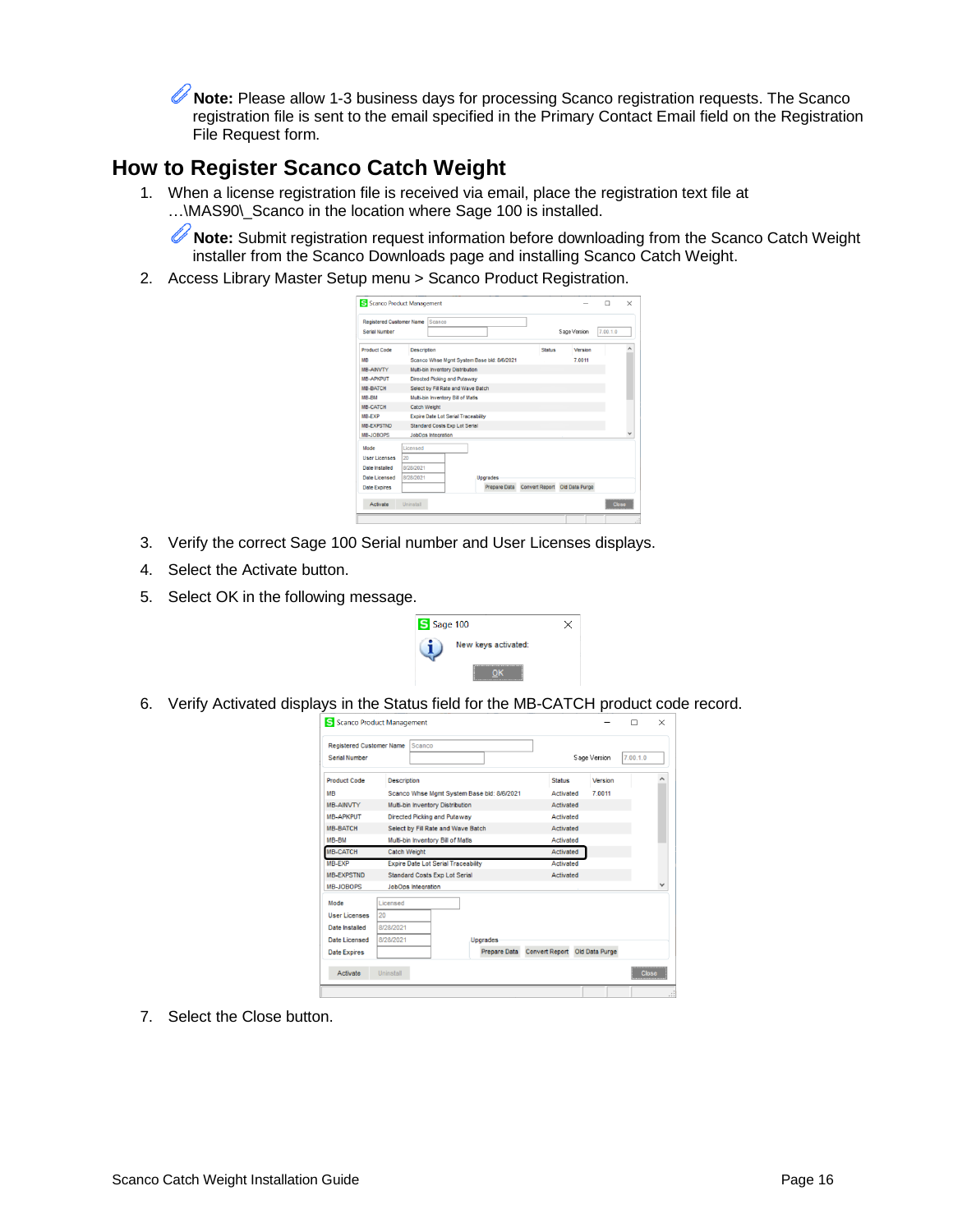# <span id="page-16-0"></span>**Scanco Catch Weight Hot Fixes**

Occasionally hot fixes are required to be installed after installing Scanco Catch Weight. Access Scanco Catch Weight hot fixes from the Scanco Downloads page [https://scanco.com/scanco-downloads/.](https://scanco.com/scanco-downloads/)

# <span id="page-16-1"></span>**How to Install Scanco Catch Weight Hot Fixes**

- 1. Access the Scanco Downloads page<http://info.scanco.com/scanco-downloads>
- 2. Click on the Scanco Catch Weight menu option.
- 3. Click on Hot Fixes from the Scanco Catch Weight menu.
- 4. Review the available hot fixes for Scanco Catch Weight for the currently installed version.

**Warning**: Hot fixes are version and module specific. Only install hot fixes for the Scanco Catch Weight installed version.

- 5. Click on a hot fix link to be directed to the download file.
- 6. Click on the Download button.
- 7. Specify the location to download the hot fix.
- 8. Extract the hot fix file to the MAS90 directory where Sage 100 and Scanco Catch Weight are installed.

**Warning**: If the hot fix zip file is extracted to a location other than the MAS90 directory, the hot fix programs must be copied to the file location specified in the hot fix zip file.

- 9. Select to replace the files in the destination if the hot file was extracted to the MAS90 directory where Sage 100 and Scanco Catch Weight are installed. The hot fix program is now located in the correct directory in the Sage 100 and Scanco Catch Weight installation.
- 10. Review the document(s) included in the hot fix download file. Descriptions and instructions are included in this documentation.

#### <span id="page-16-2"></span>**Scanco Catch Weight Developer Code Change**

Starting with the Scanco Catch Weight 7.0021 release, the developer code has been changed from 404 (ACS Group) to 140 (Scanco). When upgrading from 2018 or lower, a thorough review of all data is strongly advised before processing in Scanco Catch Weight 7.0021.

**Warning**: Any custom Crystal Reports referencing 404 data files and fields must be manually updated by a Sage Partner or internal Crystal Reports specialist. A conversion utility to automate this process is not available from Scanco Catch Weight 7.0021.

## <span id="page-16-3"></span>**Update Custom Panels to Current Level**

Once Scanco Catch Weight has been installed, it is prudent to merge existing screen customizations with the screen modifications that Scanco Catch Weight provides. Sage provides the Custom Office Update Custom Panels to Current Level utility to accomplish this task.

#### <span id="page-16-4"></span>**To merge custom panels:**

- 1. Navigate to Custom Office > Utilities > Update Custom Panels to Current Level
- 2. While specific Module, Task, Company, and User selections can be made, it is advised to run this utility for **all** options.